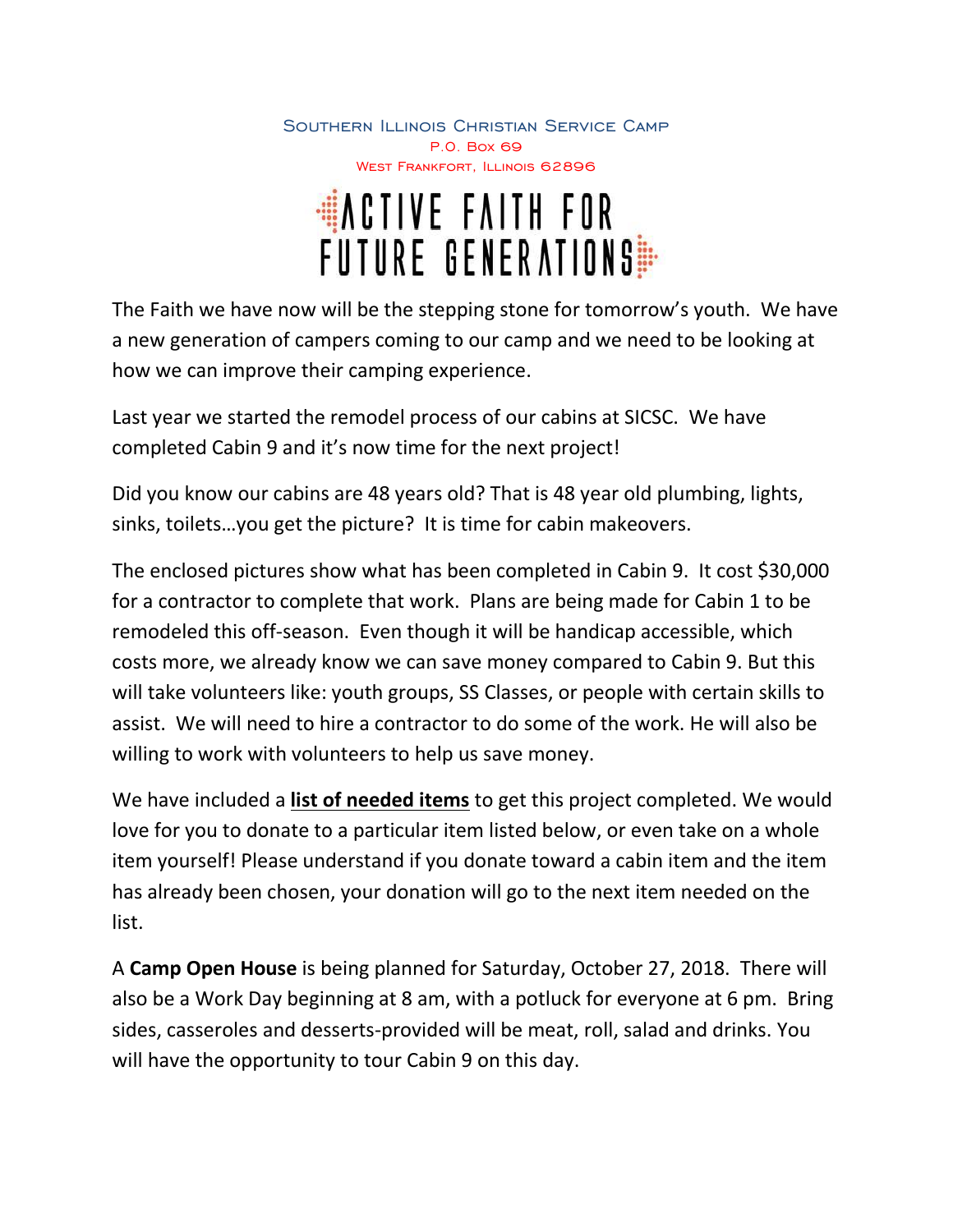We truly want to modernize our camp facilities, but that is going to take money to do so. Pray for our vision to modernize our cabins and enhance our camper experience.

Camp Board Camp and Church Relations Committee

Joseph Hawkins, Manager Glenn Sanders, Chairman & Treasurer







### **Current Cabins Current Cabin 9 Remodel**





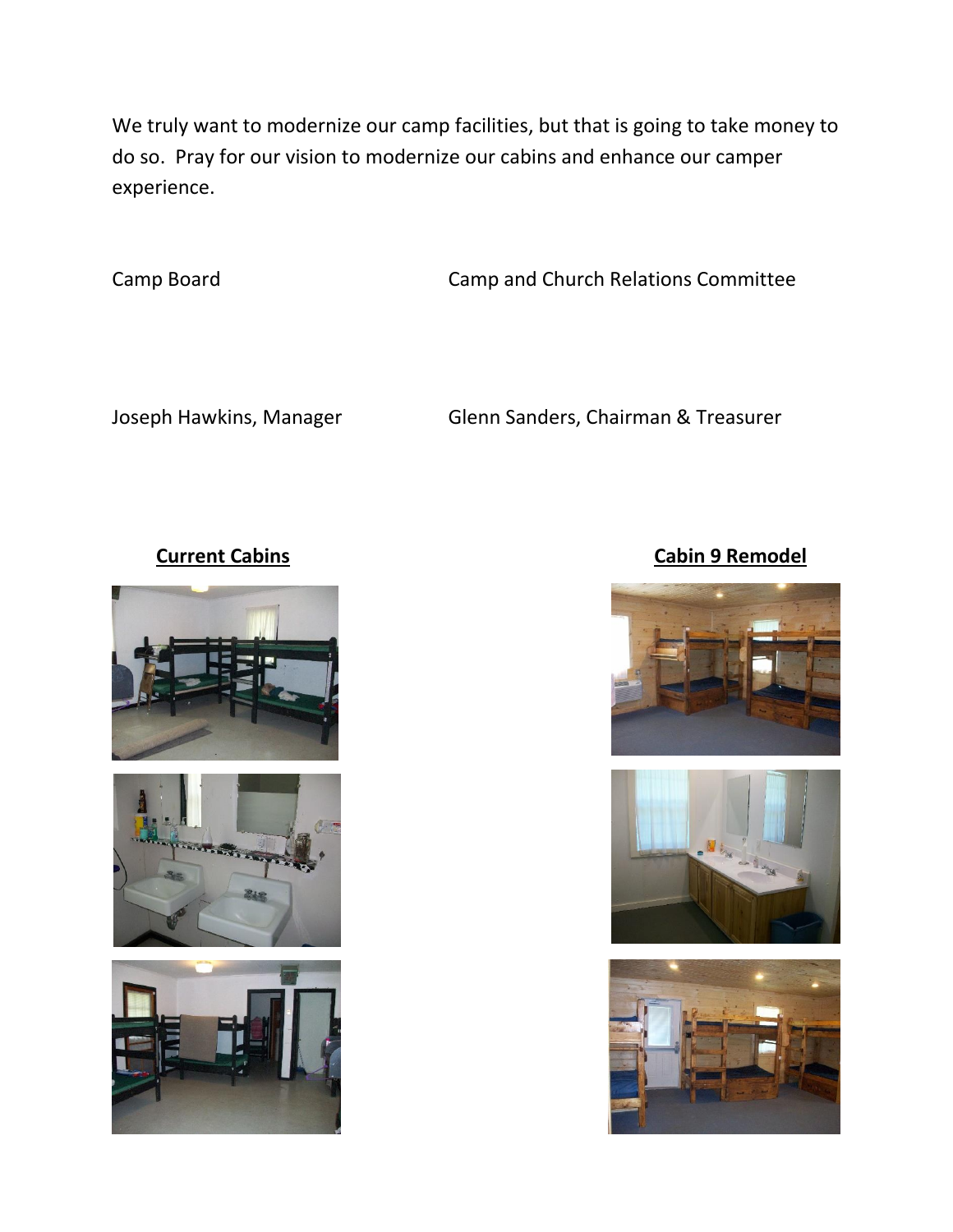# **Fund Raising Ideas**

| -Plan a Craft Fair                     | -30 Pieces of Silver – Easter offering       |
|----------------------------------------|----------------------------------------------|
| -Plan a Yard/Bake Sale at your home    | -Collect a dollar a person from your         |
| -Thanksgiving or Christmas gift to the | church                                       |
| Camp                                   | -Designate a giving Group (Small             |
| -VBS offering                          | Group)-Collect \$10 each week for a<br>month |
|                                        |                                              |

## **Items & Cost needed**

| 2 Doors - \$1000                       | Flooring - \$500                   |
|----------------------------------------|------------------------------------|
| 5 Windows - \$800                      | 2 Shower Stalls - \$2000           |
| Material for cabin walls $-$ \$5000    | 2 Bathroom Stalls - \$1000         |
| Material for bathroom walls $-$ \$1200 | Bathroom vanity (2 sinks) - \$1000 |
| <b>Bunks - \$1500</b>                  | <b>Wiring: \$2000</b>              |
| Water Heater - \$600                   | New Electric Service: \$2000       |
| AC & Heating-\$1200                    | Plumbing: \$3200                   |
| Insulation - \$2000                    |                                    |

**Total Cost: \$25,000**